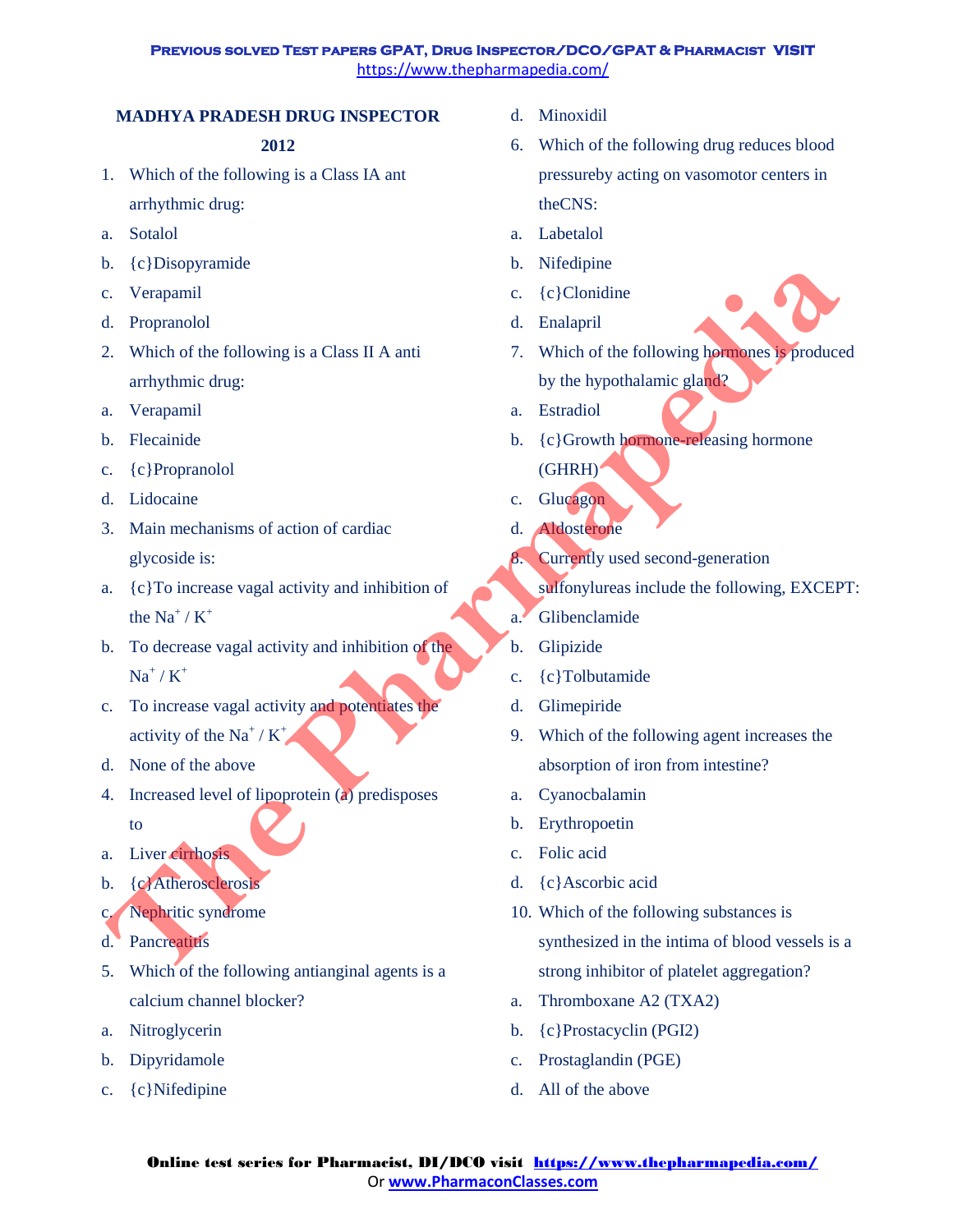- 11. Thiazolidinediones act by:
- a. Stimulating the beta is let cells of pancreas to produce insulin
- b. {c}Reverse insulin resistance by stimulating GLUT4 expression and translocation
- c. Reducing the absorption of carbohydrate from the gut
- d. All of the above
- 12. Glucagon is
- a. {c}A single chain polypeptide containing 29 amino acid and molecular weight of 3500
- b. A glycoprotein with a molecular of 600
- c. A oligosaccharide
- d. A small protein with a molecular weight of 5808 having disulphide linkage
- 13. The drug has a steroid like structure which is responsible for its anti androgenic effect:
- a. Amiloride
- b. Furosemide
- c. Hydrochlorothiazide
- d. {c}Spironolactone
- 14. Oxytocin produces the following effect:
- a. It causes contraction of the uterus
- b. It brings milk ejection from the lactating mammary gland
- c. It causes relaxation of the uterus
- d. {c}Both A and B
- 15. Following drugs are Fluoroquinolones except
- a. Norfloxacin
- b. Ciprofloxacin
- c. Oflxacin
- d. {c}Nalidixic acid
- 16. The major natural estrogens produced by women are following EXCEPT:
- a.  $17\beta$ -Oestradiol
- b. Oestradiol
- c. {c}Ethinyl Oestradiol
- d. Oestriol
- 17. Mifeprostone (RU-486) is:
- a. {c}Ant progestin
- b. Antiadrogen
- c. Ant estrogen
- d. Androgen
- 18. Streptokinase is chosen as part of the therapeutic regimen. Which of the following is its mechanism of action? Columbus and the pharmapy and the pharmappine in the state of the state of the state of the state of the state of the state of the state of the state of the state of the state of the state of the state of the state of the
	- a. It inhibits the conversion of fibrin to fibrin
	- b. It activates the conversion of fibrin-split products
	- $(c)$ It activates the conversion of plasminogen to plasmin
	- d. It inhibits the conversion prothrombin to thrombin
	- 19. Which of the following drug is inhibitor of thyroxin synthesis:
	- a. Propylthiouracil
	- b. Methyliouracil
	- c. Methimazole
	- d. {c}All of the above
	- 20. Combined oral contraceptives usually consists of an Oestrogen and
	- a. A selective estrogen-receptor modulator
	- b. {c}A progestogen
	- c. An ant progestin
	- d. An androgen
	- 21. Medical termination of pregnancy act was passed in
	- a. {c}1971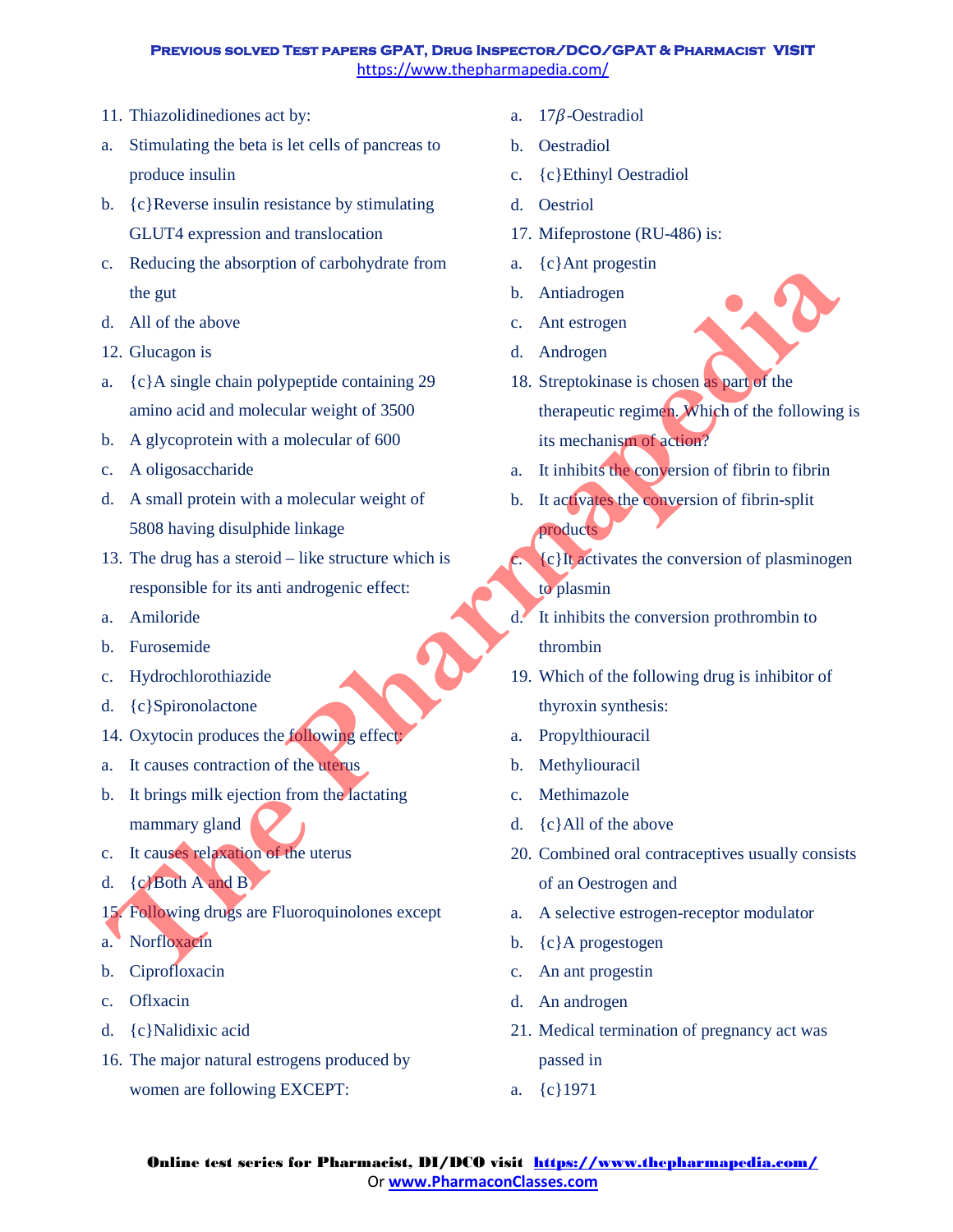- b. 1969
- c. 1977
- d. 1980
- 22. ……………….. is not mentioned in Dangerous Drugs act 1930.
- a. Coca leaf
- b. Hemp
- c. {c}Ergot
- d. Opium
- 23. Application form no. …………… is required for sale of drugs listed in schedule C and C1.
- a. 20
- b. 21-A
- c. {c}20-B
- d. 22
- 24. D.P.C.O is abbreviation for
- a. {c}Drug price control order
- b. Drug price cut order
- c. Drug purchase control order
- d. Drug purchase cut order
- 25. Digoxine is placed in ……………. Schedule
- a. E
- b. X
- c. G
- d.  ${c}H$
- 26. One of the following drug is not in schedule H
- a. Nalidixic acid
- b. Naproxen
- c. Nebivolol
- d. {c}Phenometrazine
- 27. The guidelines to undertake clinical trial are stated in ………………….
- a. Schedule M1
- b. Schedule N
- c. Schedule R
- d. {c}Schedule Y
- 28. The life period of Drug is mentioned in
- a. Schedule Q
- b. {c}Schedule P
- c. Schedule R
- d. Schedule V
- 29. The provisions for production of Bacterial vaccine are mentioned in  $\blacksquare$
- a. Schedule F-part IV
- b.  $\{c\}$ Scheule F(I) –part I
- c. Schedule F-part III
- d. Schedule F-part IX
- 30. The term D.T.A.B. is short form for …………………….
	- a. {c}Drug technical advisory board
- b. Drug treatment analytical bureau
- c. Drug tolerance addiction bureau
- d. Drug technical Advisory bureau
- 31. Which one of the following drugs is placed under schedule X
- a. Ciprofloxacin
- b. {c}Dexamphetamine
- c. Paracetamol
- d. Tolbutamide
- 32. The prescription in duplicate is required for the falling in …………… **The Content of the Pharmaps Content of the Pharmaps Content of the Pharmaps Content of the Pharmaps Content of the Pharmaps Content of the Pharmaps Content of the Pharmaps Content of the Capital Capital Capital Capital Ca** 
	- a. Schedule H
	- b. {c}Schedule X
	- c. Schedule G
	- d. Schedule C-1
	- 33. Pharmacy Act came in to force in the
	- a. 1950
	- b. {c}1948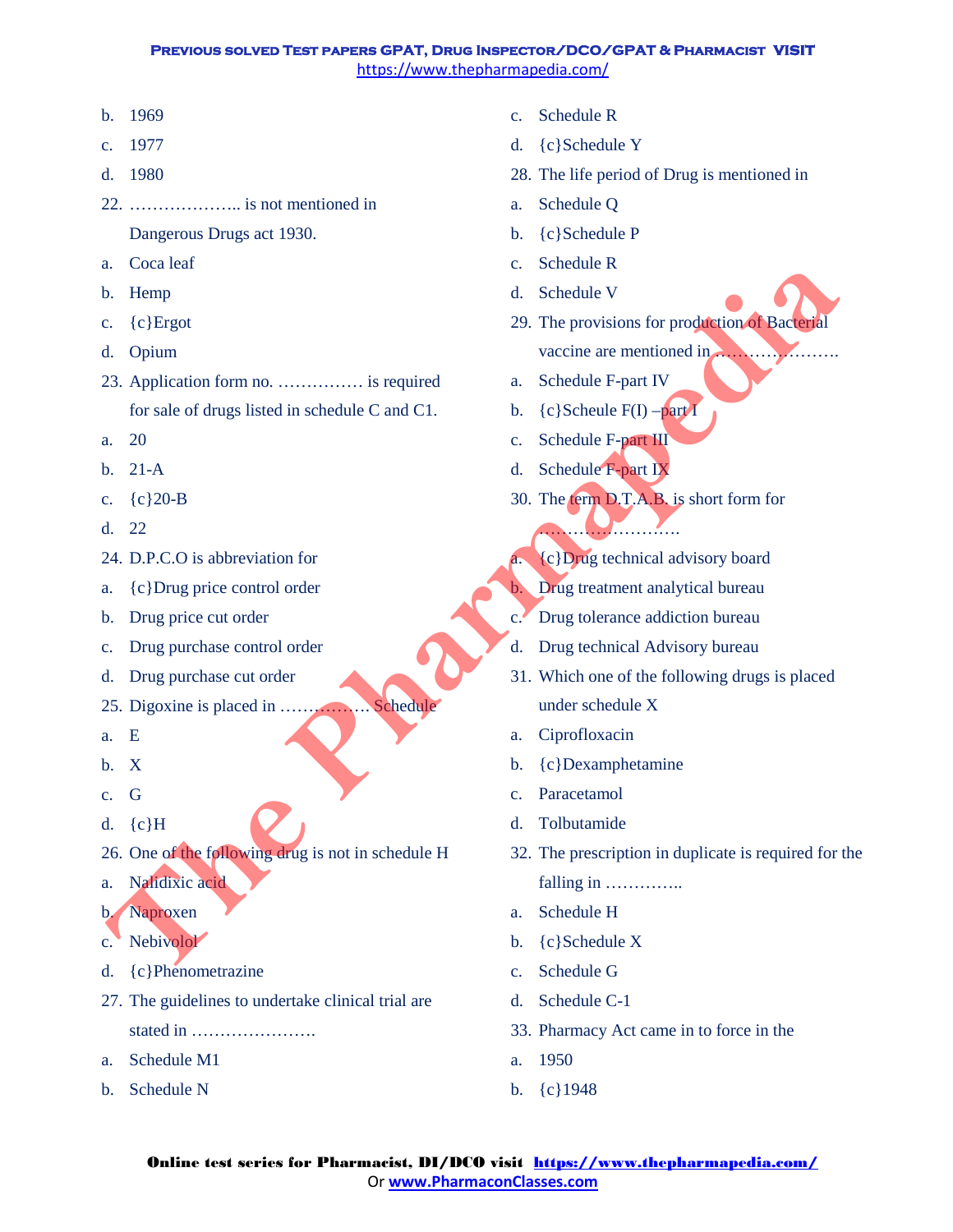- c. 1952
- d. 1949
- 34. The appointment of drugs inspector is as per the section …………….. of drugs and cosmetics act 1940.
- a. 19
- b. 42
- c. {c} 21
- d. 30
- 35. The list of Ayurvedic and Unani poisonous drugs are mentioned in schedule…………. **The Pharmaps Control of the Control of the Control of the Control of the Control of the Control of the Control of the Control of the Control of the Control of the Control of the Control of the Control of the Control of th**
- a. C-1
- b. G
- c. {c} E-1
- d. E
- 36. The designation of in charge of state drug laboratory is ……………………
- a. Drugs controller
- b. Assistant drugs controller
- c. {c} Government analyst
- d. Drugs inspector
- 37. Wholly or partly substituted drug preparations by another substance or product is known as

………….. a. Spurious drugs

- b. {c} Adulterated drugs
- c. Poisonous drugs
- d. Misbranded drugs
- 38. First pharmacy council of India was constituted in following year
- a. {c} 1949
- b. 1948
- c. 1960
- d. 1953
- 39. The tenure of nominated members on the central pharmacy council is for …………….
- a. Three years
- b. Six years
- c.  ${c}$  Five years
- d. Two years
- 40. 'Registered Pharmacist' means
- a. A person passed Diploma in Pharmacy
- b. A person who is working as Compounder
- c.  ${c}$  A person whose name is Registered in state register
- d. A person who is a member of Central pharmacy council
- 41. Two electrons occupying the same orbital have different
- **Principal Quantum Number**
- b. Azimuthal Quantum Number
- c. Magnetic Quantum Number
- d. {c} Spin Quantum Number
- 42. Silicon and Germanium in the pure state are
- a. {c} Non-Conductors
- b. Good conductors
- c. Metallic conductors
- d. Metal Complexes
- 43. The water free from all ions is referred to as
- a. Heavy water
- b. Concentrated water
- c. Mineral water
- d. {c} Dematerialized water
- 44. The resultant colour for the limit test for lead is
- a. Red
- b. Green
- c. {c} Violet
- d. Orange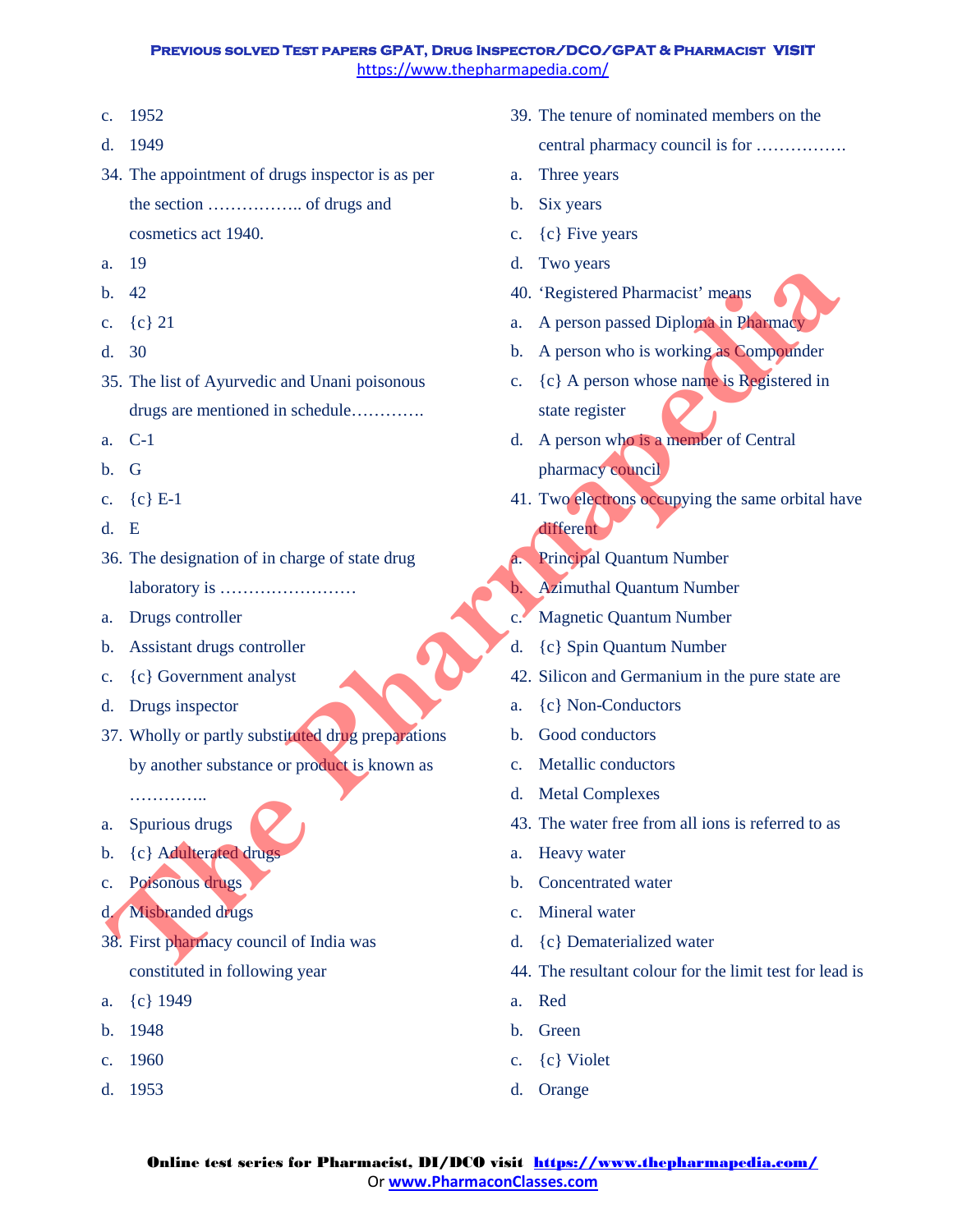- 45. The Aluminium Hydroxide comes under the category of
- a. Cathartic
- b. {c} Antacid
- c. Adsobant
- d. Astringent
- 46. Phenobarbitone is used in
- a. {c} Grandmal and Psychomotor Epilepsy
- b. Petitmal Epilepsy
- c. Parkinson's Disease
- d. Analeptic
- 47. Selective  $\alpha_1$  Receptor Antagonist is
- a. Pronethalol
- b. {c} Prazocin
- c. Propranolol
- d. Practolol
- 48. Reversible cholinergic inhibitor is
- a. Isoflurophate
- b. Paraoxon
- c. {c} Physostigmine
- d. Tetraethyl Pyrophosphate
- 49. Maximum Diuretic Activity of meta disulfamoyl benzene is shown when the R The Structure of the Structure of the Structure is the Structure of the Structure of the Structure of the Structure of the Structure of the Structure of the Structure of the Structure of the Structure of the Structure of
	- group is
- a. Cl<sup>-</sup>, Br<sup>-</sup>
- b.  $H^+$ , Na<sup>+</sup>
- c. Both
- d. None
- 50. Plasma protein binding of Hydrochlorothiazide is
- a. 80-90%
- b. 90-95%
- c.  $60 70%$
- d. 70-75%
- 51. When morphine is heated at 140℃ under pressure with strong Hydrochloric acid it converts into
- a. Morphinone
- b. {c}Apomorphine
- c. Codeine
- d. Oxymorphine
- 52. Choose the IUPAC name of Carbamazepine
- a. 5-[-3(dim ethyl amino) ethyl] 10-11 dihydro 5 H dibenz (b, f) azepine
- b.  ${c}$  5 H dibenz (b, f) azepine -5- carboxamide
- c. 5 H dibenz (b, f) azepine -5- acid chloride
- d. 5[3- dim ethyl amino propyl] 10-11 dihydro 5H dibenz (b,f) azepine
- 53. Which one of the following is not a
	- pharmacological effect of Morphine?
	- Constriction of pupil
- b. CNS Depression
- c. {c} Diarrhoea
- d. Respiratory Depression
- 54. The gondal harmones like estrogens, androgens and progestins bind with.
- a. {c} Receptors located in the cytoplasm
- b. Receptors located in the nucleus of the cell
- c. Receptors located in the contractile vacuoles
- d. None of the above
- 55. How many optical isomers are possible for lactic acid
- a. {c}2
- b. 4
- c. 6
- d. 8
- 56. Which of the following classes of compounds are uncreative towards Sulphuric acid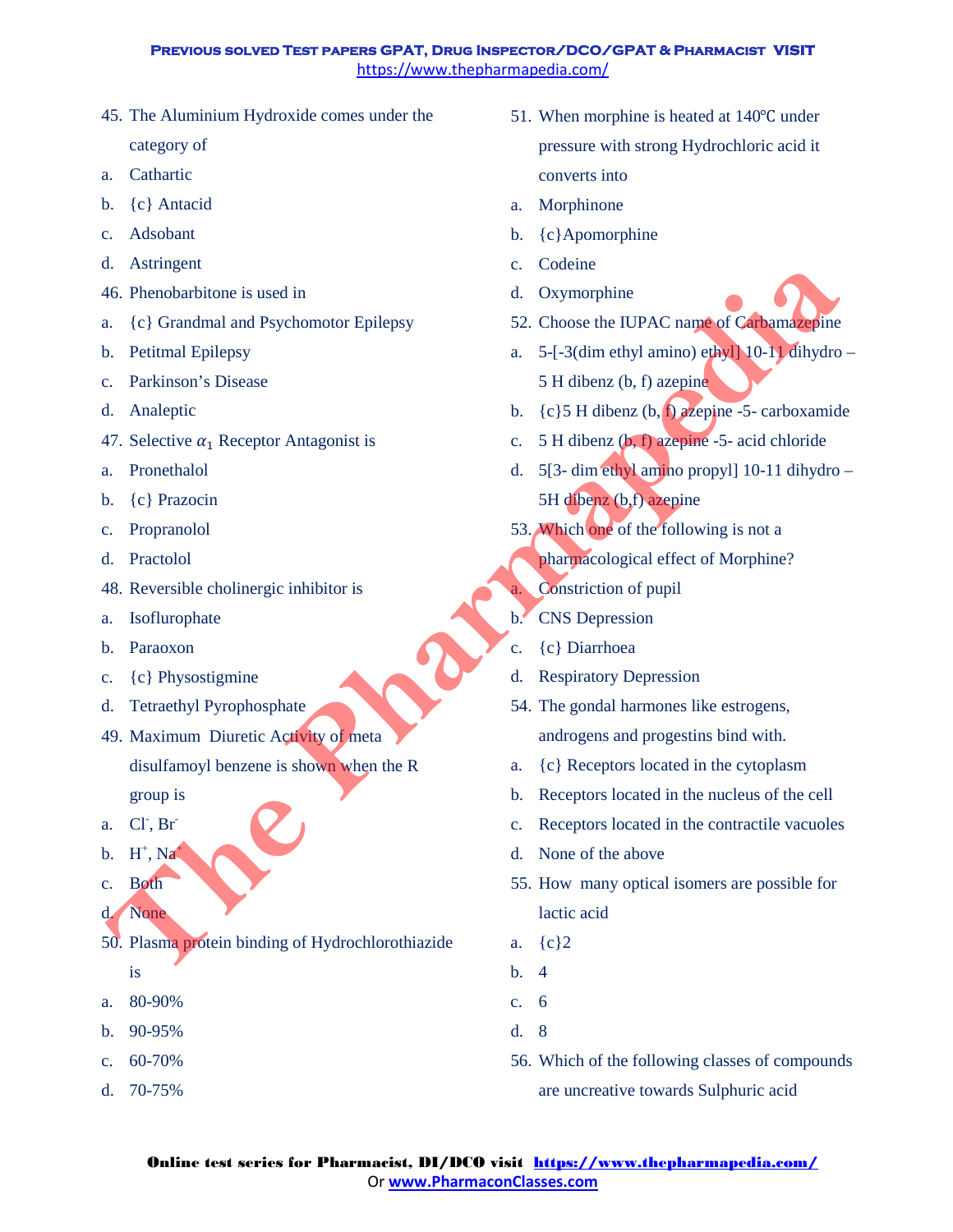- a. {c} Alkanes
- b. Alcohols
- c. Alkenes
- d. Alkynes
- 57. Which of the following compounds have planer molecules
- a. {c} 1,3-Butadiene
- b. Dimethyl Ether
- c. 1-Butene
- d. Allene
- 58. Which of the bonds in ethyl alcohol  $\rm CH_3 \, CH_2$ OH) will most readily undergo heterolytic bond Finance Internal Comparison and the Controller and the Controller and the Controller and the Controller and the Controller and the Controller and the Controller and the Controller and the Controller and the Controller an
- a.  ${c}$   $O-H$
- b.  $C-H$
- c.  $C Q$
- d.  $C C$
- 59. The reaction of Ethanol with one equivalent of methanol and a trace of an acid will give.
- a. Acetal
- b. {c} Hemiacetal
- c. Ketal
- d. Hemiketal
- 60. Solubility of unionized drug increases with
- a. Always with increase in temperature
- b. Always with increase in pressure
- c. {c} Majority of time with increase in temp
- d. Always with increase in pH
- 61. Drugs having pKa between 2.5 to 6.0 remain
- a. Ionized in gastric pH and unionized in intestinal pH
- b. Unionized in gastric pH
- c. Ionized at all pH values
- d. {c} Practically unionized at all pH value
- 62. Surface tension is measured by
- a. {c} Capillary rise method
- b. Cone and plate method
- c. Anderson pipette method
- d. All of the above
- 63. Following is associated with colloidal dispersion stability
- a. {c} Schulze-Hardy rule
- b. Hildebrand constant
- c. Huckel's rule
- d. None of the above
- 64. Which of the following statement is true
- a. Surface tension is sudden expansion of the surface
- b. **(c)** Surface tension increases with increases in

the downward pull of molecules in the water

Surface tension is equal to maximum, free energy

- d. Surface tension has units of N
- 65. Which of the following are not kinetic properties?
- a. Brownian Motion
- b. Osmotic Pressure
- c. {c} Ionization
- d. Both a and b
- 66. Which of the following statement is true
- a.  ${c}$  Haunser ratio of < 1.25 indicates a powder that is free flowing where  $> 1.25$  indicates poor flow ability
- b. Haunser ratio of  $>1.25$  indicates a powder that is free flowing where < 1.25 indicates poor flow ability
- c. The larger the Carr's index the better the flow properties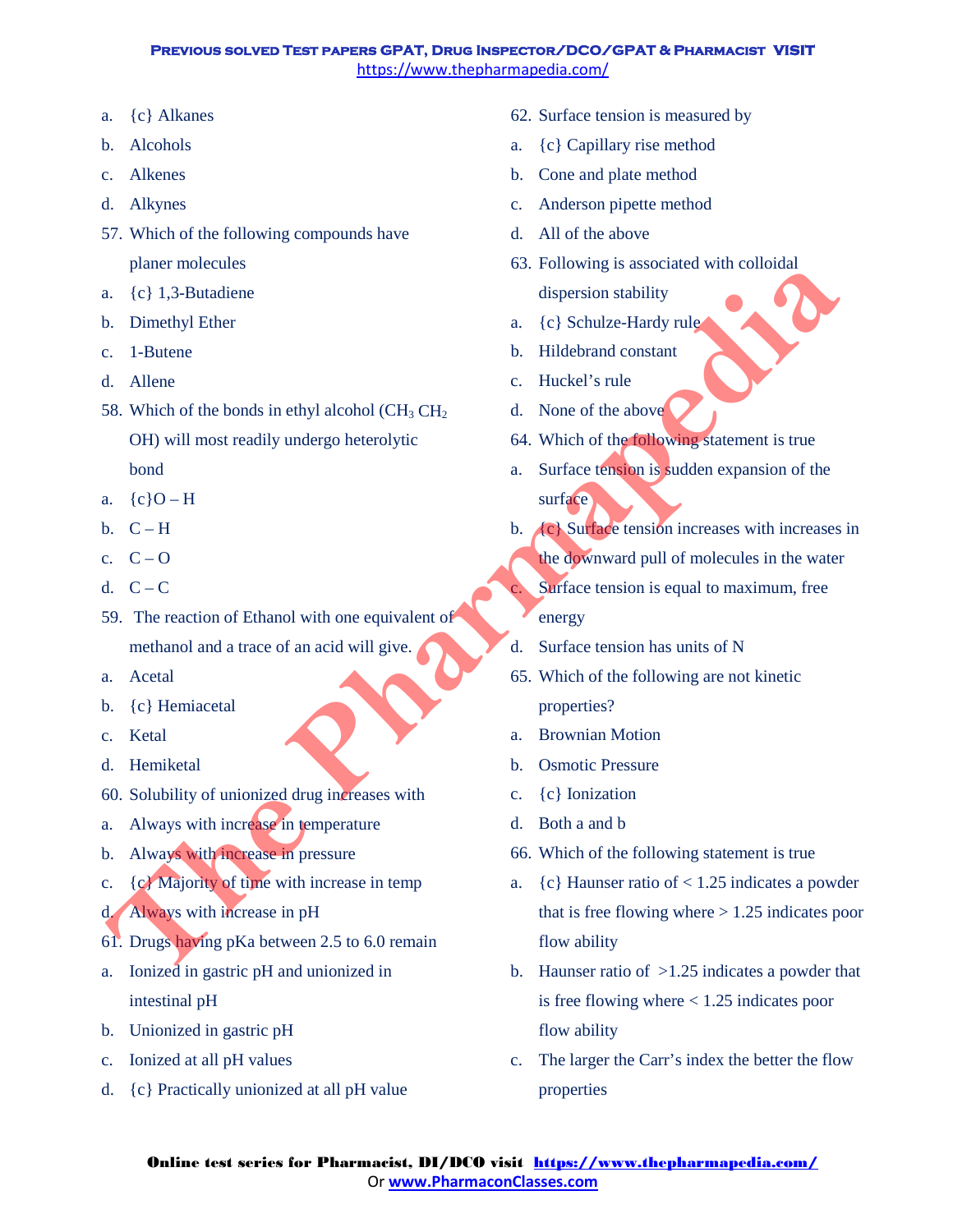- d. Angle of repose  $> 40^{\circ}$  indicates a powder that is free flowing
- 67. True density is
- a. Mass/volume excluding inter particulate or intra particulate spaces
- b. Mass/volume excluding inter particulate spaces
- c. {c} Mass/volume excluding inter particulate and intra particulate spaces
- d. None of the above
- 68. The critical micelle concentration influences
- a. Conductivity
- b. Viscosity
- c. Surface tension
- d. {c}All of the above
- 69. Nonlinear drug distribution in body is due to
- a. Drug following one compartment model
- b. Drug distribution only in central compartment
- c. {c} Drug distribution in central and peripheral compartments
- 70. Non-Newtonian shows which behavious
- a. Linear
- b. {c}Non-linear
- c. Both linear and non-linear
- d. None of the above
- 71. Which one of the following is used as suppository base
- a. Coca butter
- b. Polyethylene glycol
- c. Adepes solids
- d. {c} All of the above
- 72. Which one is not the purpose of Enteric coating is
- a. {c}To increases bioavailability of drug
- b. To prevent drug degradation in stomach
- c. To prevent gastric irritation caused by drug
- d. For local action of the drug in intestine
- 73. Oral absorption is ideal when
- a. Log  $P > 5$
- b. {c} Log P<5
- c. There are more than 5 hydrogen bond donors
- d. Molecular weight > 500 Dalton
- 74. Disintegration test for tablets is not done in cases?
- a. Effervescent tablets
- b. Sugar coated tablets
- c. Film coated tablets
- d. {c}Controlled release tablets
- 75. Which one of the following is USP-IV dissolution apparatus?
- a. Paddle Apparatus
- b. Paddle Over Disc
- c. {c} Flow-Through Cell
- d. Reciprocating Cylinder
- 76. A drug having plasma half-life of 24 hrs and follows one compartment model is formulated as a 25 Mg tablet. What will be % of drug will remain in plasma on  $4<sup>th</sup>$  day? **The absolute Scheme Scheme Scheme Scheme Scheme Scheme Scheme Scheme Scheme Scheme Scheme Scheme Scheme Scheme Scheme Scheme Scheme Scheme Scheme Scheme Scheme Scheme Scheme Scheme Scheme Scheme Scheme Scheme Scheme Sche** 
	- a. {c} 12.5
	- b. 25
	- c. 50
	- d. 6.25
	- 77. Ratio of systemic availability of a drug administered orally and I.V. is called
	- a. {c} Absolute bioavailability
	- b. Relative bioavailability
	- c. Dynamic bioavailability
	- d. None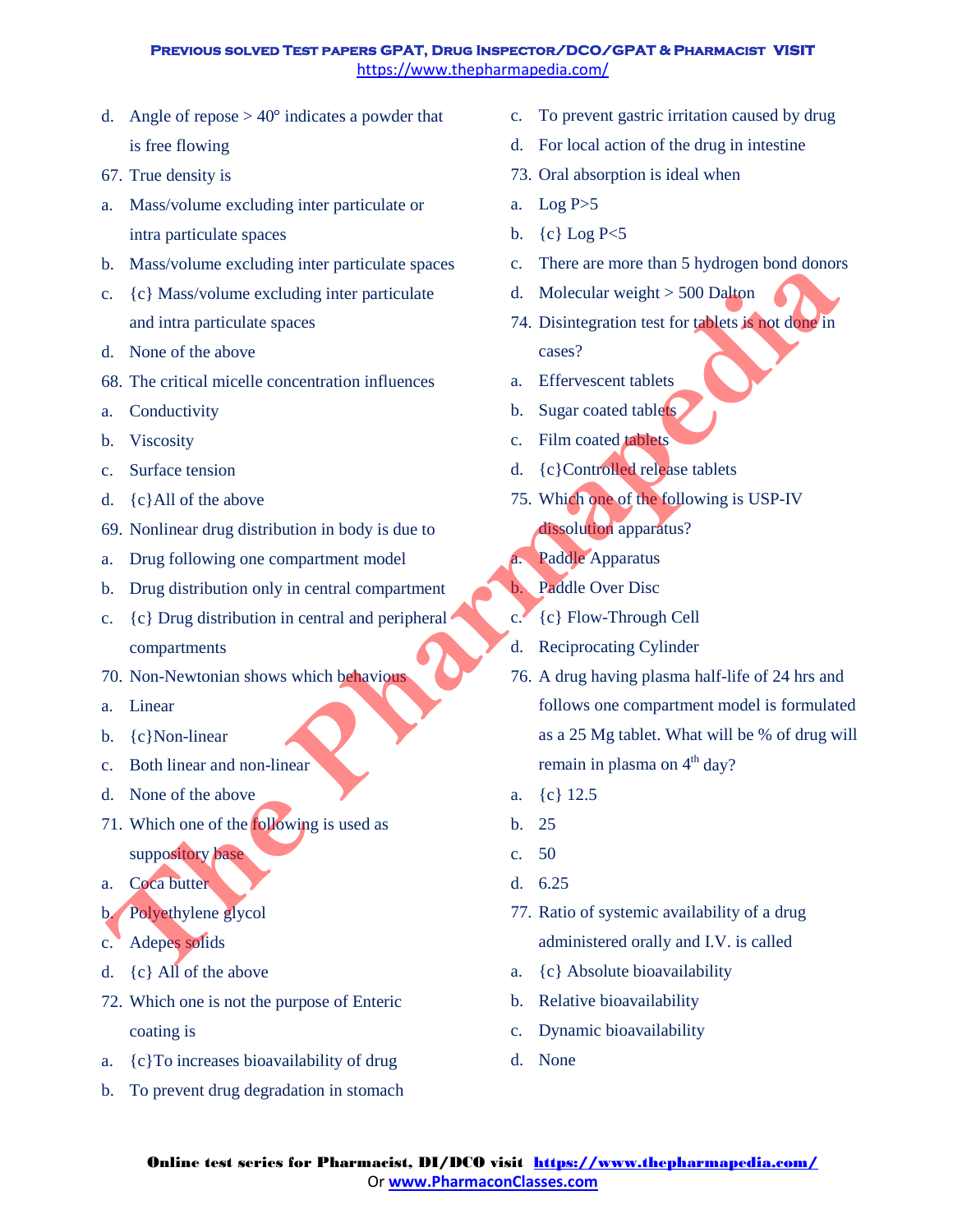- 78. Following device can be used for in line and off-line to weight and sort a complete batch of capsules
- a. Varicap
- b. Rotofull
- c. {c}Rotosort
- d. All of the above
- 79. Total organic carbon limit for water for injection is
- a. {c}<500ppb
- b. <5000ppb
- c.  $<50$ ppb
- d. <1000ppb
- 80. Andrographolides are found in …………….
- a. Cinchona
- b. Datura
- c. {c}Kalmegh
- d. Gentian
- 81. Cinnamon oil contains Cinnamaldehyde and Eugenol in following ratios.
- a.  $60 70\%$  and  $05 07\%$
- b.  $60 70\%$  and  $25 25\%$
- c.  ${c}$   ${c}$  60 70% and 05 10%
- d.  $60 70\%$  and  $01 04\%$
- 82. The commercial source of Rauwolfia root for preparation of Reserbine is ………… Cyclous and the absorption is the Cyclous of the Cyclous Cyclomatic Cyclomatic Cyclomatic Cyclomatic Cyclomatic Cyclomatic Cyclomatic Cyclomatic Cyclomatic Cyclomatic Cyclomatic Cyclomatic Cyclomatic Cyclomatic Cyclomatic
- a. {c} Rauwolfia vomitoria
- b. Rauwolfia tetraphyla
- c. Rauwolfia obscura
- d. Rauwolfia serpentine
- 83. The amino acid employed as precursor for quinine a quinoline alkaloid is ……….
- a. Tyrosine
- b. {c}Tryptophan
- c. Serine
- d. Lysine
- 84. The biological source for physostigmine from physostigman venonesum is………….
- a. {c} Dried seeds
- b. Dried leaves
- c. Fresh bark
- d. Fresh flowers
- 85. The content of clay in Loamy soil is...
- a. 05 -07%
- b.  ${c}30 50%$
- c.  $20 40%$
- d.  $10 25%$

……

- 86. The chemical constitution of Kaolin is
	- a. {c} Hydrated Aluminium Silicate
	- b. Hydrated Ferrous Aluminium Silicate
- c. Hydrate Magnesium trisilicate
- d. Hydrated Aluminium Calcium Silicate
- 87. Irregular celled stomata are present in the leaves of
- a. {c} Buchu
- b. Spearmint
- c. Belladonna
- d. Senna
- 88. The constituents of Stereo glycol Alkaloid type are present in …………
- a. Aerial part of Polygala Senega
- b. Inner bark of Quillaia saponaria
- c. Ripened fruits of Tribules terestris
- d. {c} Aerial part of Solanum khasianum
- 89. The main constituent of Cascare grade are of ………… type glycosides.
- a. Steroidal